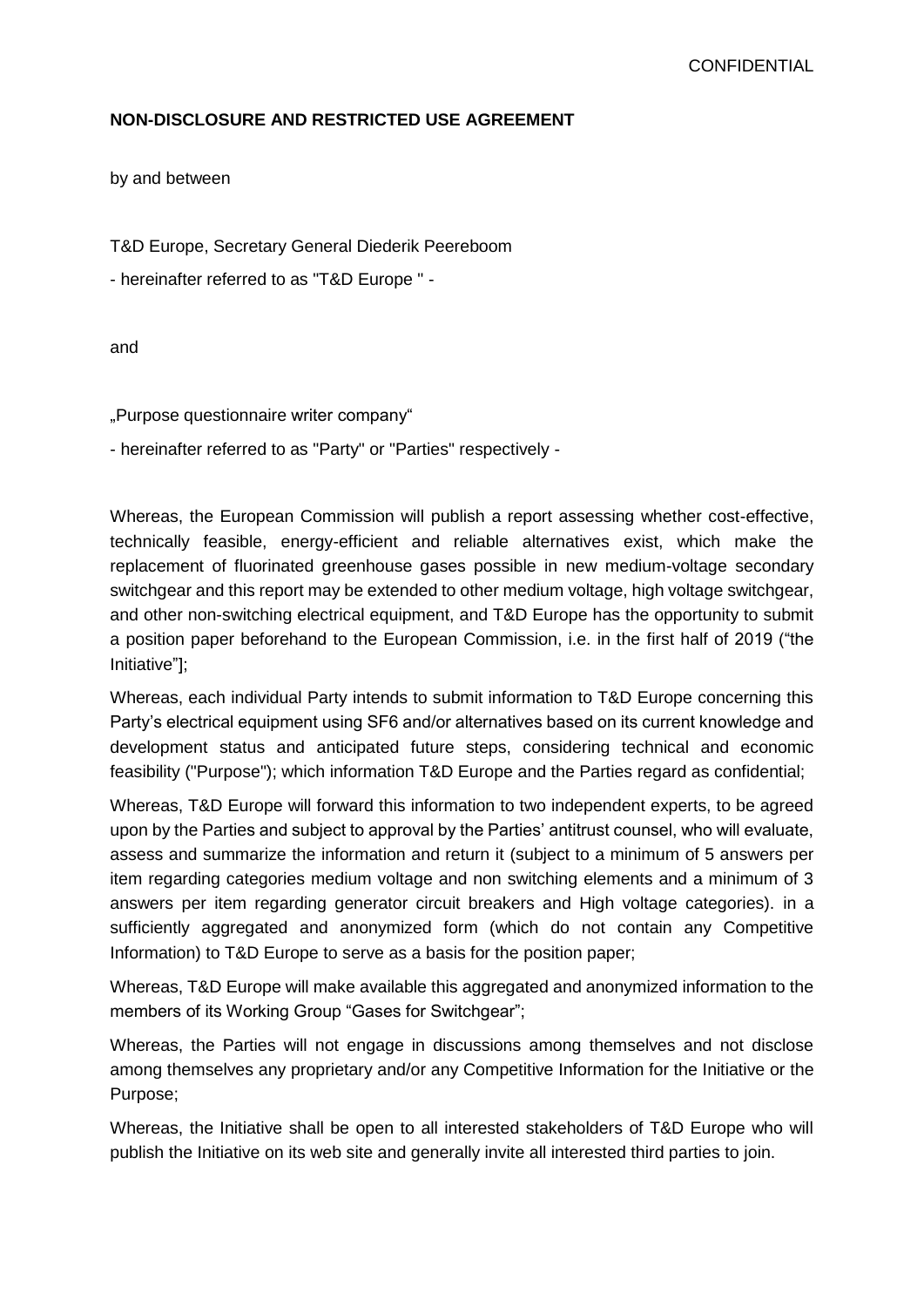Now therefore, T&D Europe and the Parties enter into the following agreement ("Agreement"):

#### **Article 1 Definitions**

"Confidential Information" shall mean any information and data, including, but not limited to, any kind of business, commercial or technical information and data or Competitive Information disclosed by one Party to T&D Europe, in connection with the Purpose, irrespective of the medium in which such information or data is embedded, which is marked "Confidential" or similarly marked by the disclosing Party or which is - when disclosed orally or visually identified as such prior to disclosure and summarized in writing by the disclosing Party and said summary is given to T&D Europe marked "Confidential" or similarly labelled within thirty (30) days after such disclosure. Confidential Information shall include any copies or abstracts made thereof as well as any apparatus, modules, samples, prototypes or parts thereof. Confidential Information shall also include the fact that a Party discloses Confidential Information.

"Effective Date" shall mean the last date that this Agreement has been executed by T&D Europe and the Parties.

"Permitted Recipients" shall mean the two independent experts, agreed upon by the Parties, advising T&D Europe with regard to the Purpose, but limited to such recipients who each reasonably need to know Confidential Information for the Purpose, and who have in addition, prior to receiving Confidential Information, executed a written agreement imposing confidentiality obligations with respect to the Confidential Information no less stringent than the obligations imposed on T&D Europe by this Agreement.

# **Article 2 Confidentiality; restricted use**

All Confidential Information

- (i) shall be used by T&D Europe exclusively for the Purpose;
- (ii) shall not be distributed or disclosed in any way or form by T&D Europe to anyone except to employees of T&D Europe and/or employees of the Permitted Recipients who each reasonably need to know such Confidential Information for the Purpose, and who in addition, are bound to confidentiality in writing (including by employment agreements) to an extent not less stringent than the obligations imposed under this Agreement. For the avoidance of doubt, the Permitted Recipients are only allowed to distribute or disclose Confidential Information to T&D Europe;
- (iii) shall be kept confidential by T&D Europe with the same degree of care as is used with respect to T&D Europe's own equally important confidential information to avoid disclosure to any third party, but at least with reasonable care; and
- (iv) shall remain the property of the disclosing Party.

T&D Europe shall have the right to refuse accepting information under this Agreement prior to its disclosure; information disclosed despite such a refusal is not covered by the confidentiality obligation under this Agreement. Nothing herein shall obligate either Party to disclose any particular information.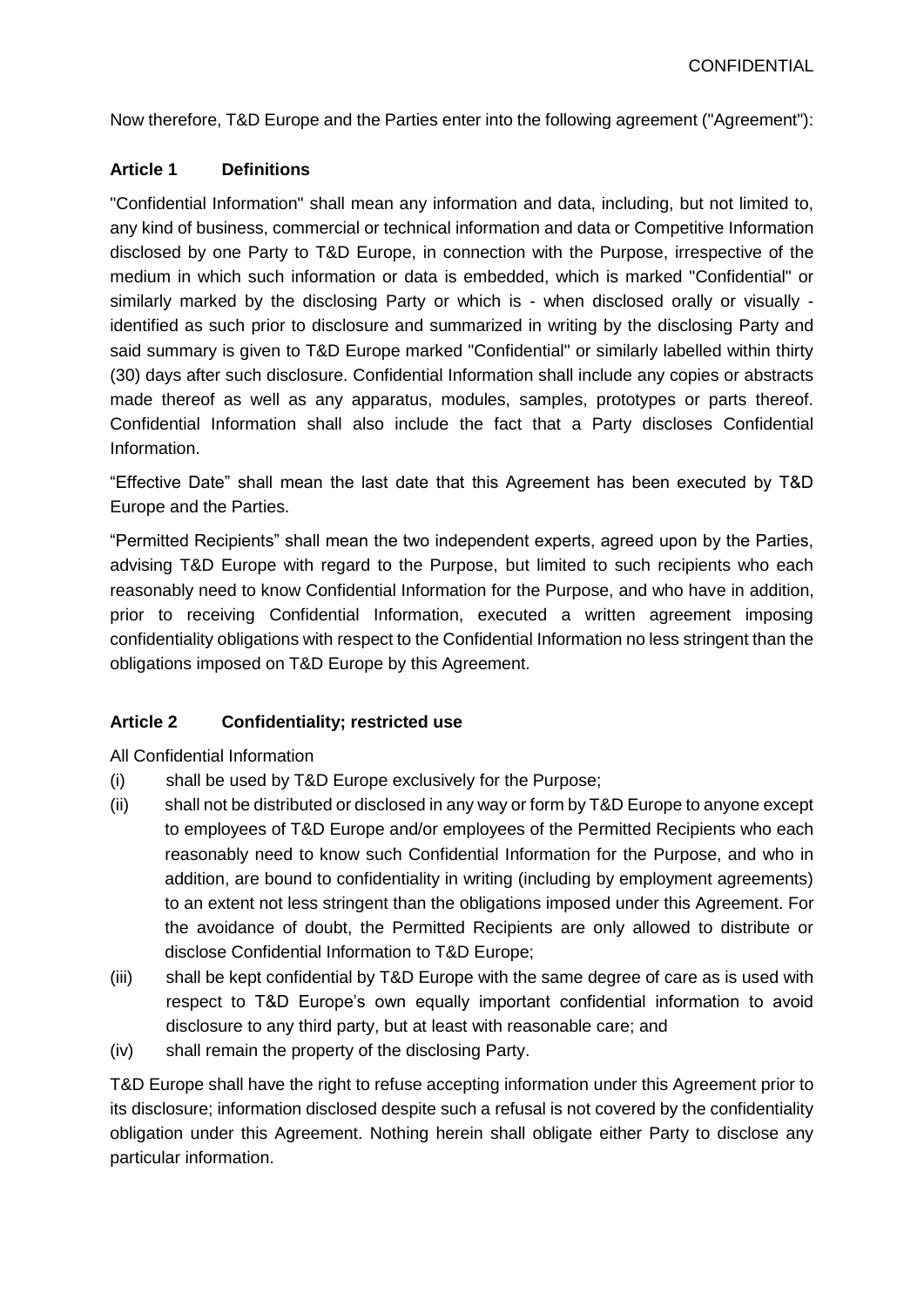Any Confidential Information hereunder shall be provided only to T&D Europe and by the written or electronic means provided or described by T&D Europe, except that T&E Europe may request oral clarifications form the Party concerned.

# **Article 3 Exceptions**

The obligations under Article 2 (except for the last sub-para of Article 2) shall not apply to any information which:

- (i) was in T&D Europe's possession without an obligation to confidentiality prior to receipt from the disclosing Party;
- (ii) is at the time of disclosure already in the public domain or subsequently becomes available to the public through no breach of this Agreement by T&D Europe and no breach of the corresponding obligations of Permitted Recipients;
- (iii) is lawfully obtained by T&D Europe from a third party without an obligation to keep confidential, provided such third party is not, to T&D Europe's knowledge, in breach of any obligation of confidentiality relating to such information;
- (iv) is developed by T&D Europe independently from any Confidential Information or pursuant to the exceptions set out in this Article; or
- (v) is approved for release by written agreement of the disclosing Party; or
- (vi) has been aggregated and anonymized by the two independent experts, agreed upon by the Parties, so that it is impossible to conclude from the information that it was submitted by a particular Party/particular Parties.

The party/parties seeking the benefit of such exception shall bear the burden of proving its existence.

T&D Europe may disclose Confidential Information of the disclosing Party if T&D Europe is required to do so by any ruling of a governmental or regulatory authority, a court order, or by mandatory law, provided that, if not prohibited by law, written notice of such ruling or order is given without undue delay to the disclosing Party so as to give the disclosing Party an opportunity to intervene, and provided further that T&D Europe uses reasonable efforts to obtain assurance that the Confidential Information will be treated confidentially. Confidential Information disclosed pursuant to such mandatory law, ruling or court order should be marked "Confidential".

# **Article 4 Handling of Competitive information**

The Parties will ensure that no competitive information on e.g. such as but not limited to bids, prices, profit margins and market shares, capacity utilization/expansion, market entry strategies, product design, costs and marketing/strategy plans, procurement conditions, R&D roadmaps, allocation of customers, quota, intended future market conduct ("Competitive Information") will be shared between any competitors.

And, under no circumstances shall the Initiative be used as a means for the Parties to reach any understanding, expressed or implied, which restricts or tends to restrict competition, or any way impairs or tends to impair the ability of members to exercise independent business judgment regarding matters affecting competition.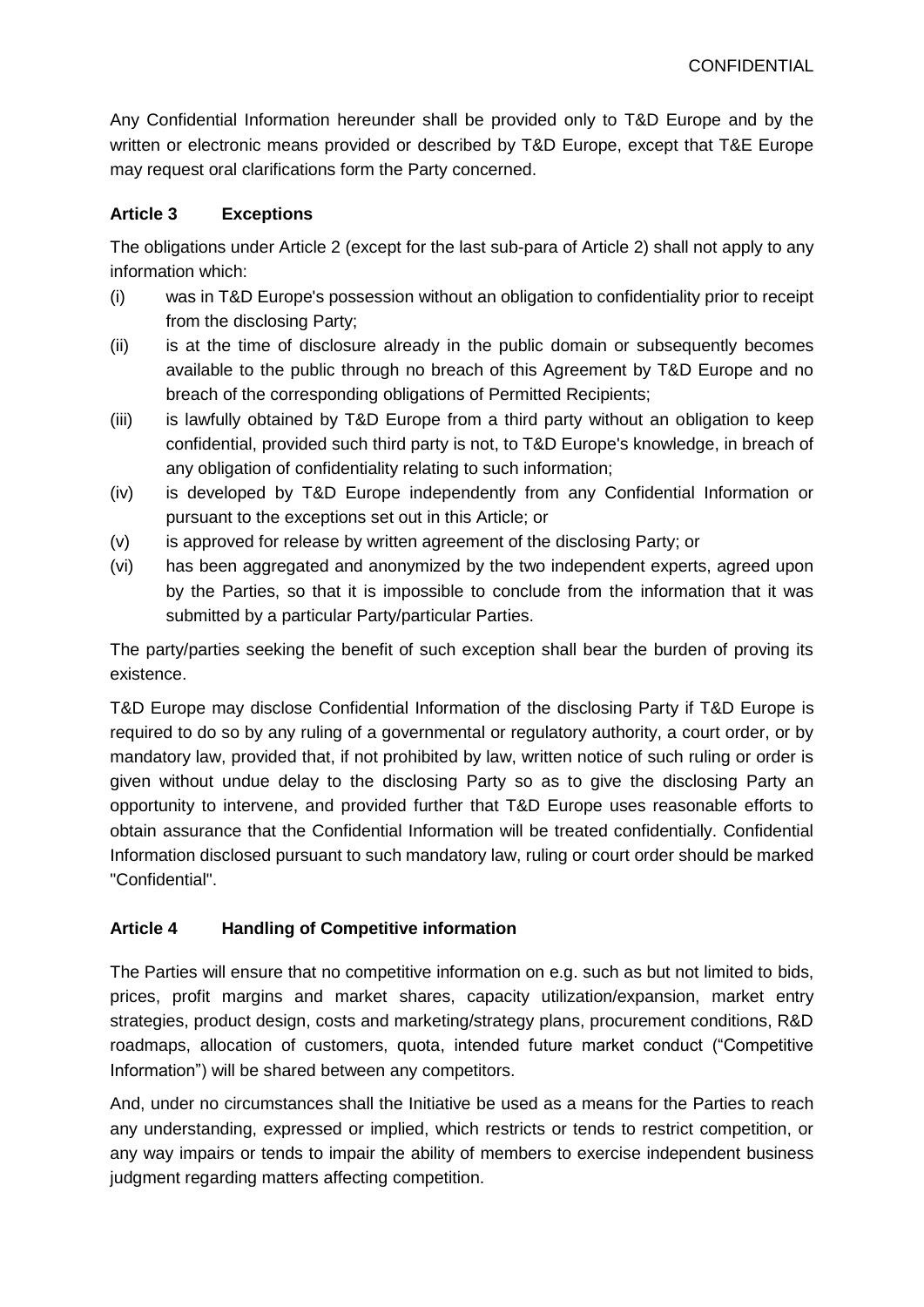T&D Europe as well as the two independent experts shall refrain from disclosing any Competitive Information to any persons other than its directors, officers or employees who have a need to know such information in connection with the Initiative. T&D Europe as well as the two independent experts shall keep any Competitive Information obtained from the individual Parties in the strictest confidence and take all reasonably precautions to prevent access to such information by persons who are not directors, officers or employees of T&D Europe or the two independent experts respectively. For the avoidance of doubt: "directors, officers or employees of T&D Europe" shall exclude any directors, officers, employees or other representatives of any Party (except T&D Europe) or of any competitor of the Parties (except T&D Europe) in the field of the Purpose.

T&D Europe as well as the two independent experts may generate summary reports and share them with the Parties, provided a minimum of 5 answers per item regarding categories medium voltage, generator circuit breakers and non switching elements and a minimum of 3 answers per item regarding generator circuit breakers and High voltage categories) has been given and provided however that in each case any information which is intended to be reported has been sufficiently anonymized, aggregated, cleansed, redacted, or otherwise masked of any Competitive Information.

# **Article 5 No license**

This Agreement does not grant or convey any licenses or any other rights such as, but not limited to, rights to use patents, utility models, trademarks or trade names, nor does it constitute any obligation of the disclosing Party to grant or convey such rights. T&D Europe shall not be entitled to file for patents or other statutory protection in any country based on or using any Confidential Information received hereunder, and any such patent or statutory protection must be transferred to the disclosing Party upon its reasonable request and without any charge. The disclosure of Confidential Information does not constitute any right of prior use for T&D Europe.

# **Article 6 No remuneration; warranty; liability**

T&D Europe is not obliged to pay any remuneration for disclosure of any information under this Agreement and agrees that all information is made available "as is" and that no warranties are given or liabilities of any kind are assumed with respect to the quality of such information, including, but not limited, to its fitness for the Purpose, non-infringement of third party rights, or its correctness.

If T&D Europe discloses or distributes Confidential Information to Permitted Recipients, T&D Europe shall be liable for acts or omissions by its Permitted Recipients or by their employees (even where such Permitted Recipients ceased to be Permitted Recipient), as if such acts or omissions had been T&D Europe's own acts or omissions, where such acts or omissions result in unauthorized distribution, use and/or disclosure of such Confidential Information.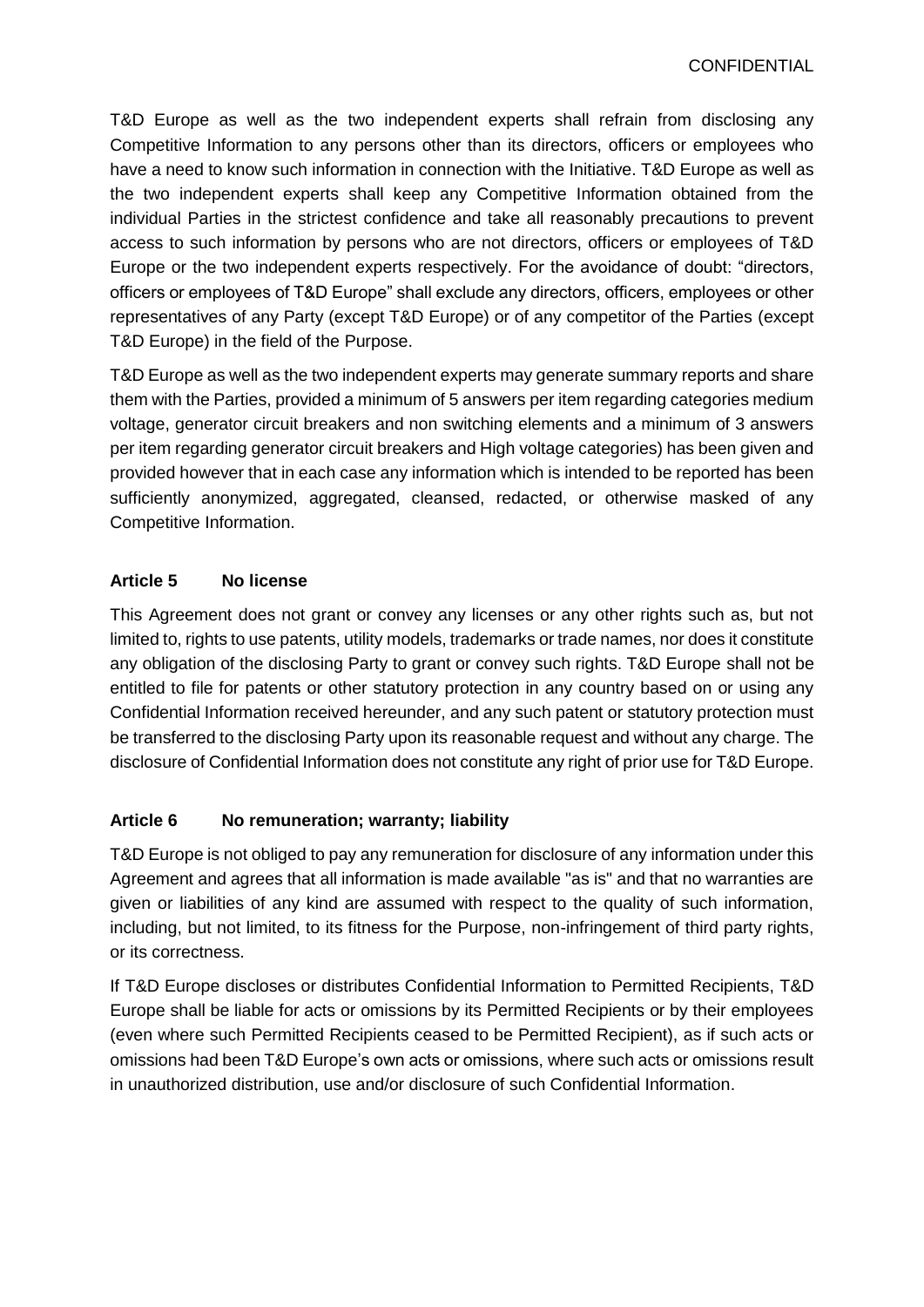# **Article 7 Termination; survival period**

This Agreement shall come into force on the Effective Date and shall expire six (6) months thereafter. It may be prematurely terminated with thirty (30) days' prior written notice by either Party.

T&D Europe's confidentiality obligations which accrued under this Agreement prior to termination or expiration of this Agreement shall continue for a period of four (4) years following termination or expiration of this Agreement (the survival period).

The parties are under no legal obligation to conclude any other contract with regard to the Purpose.

# **Article 8 Return**

The disclosing Party may, within ninety (90) days after termination or expiration of this Agreement, request in writing from T&D Europe that T&D Europe at the disclosing Party's discretion destroy all Confidential Information in its possession and/or in possession of its Permitted Recipients, including Confidential Information stored electronically and/or on recordbearing media as well as any copies thereof. T&D Europe shall confirm in writing such destruction as well as any copies thereof to the disclosing Party within fourteen (14) days after receipt of the disclosing Party's request.

These provisions shall not apply to (i) copies of electronically exchanged Confidential Information made as a matter of routine information technology backup and to Confidential Information or copies thereof which must be stored by T&D Europe or Permitted Recipients according to provisions of mandatory law, and (ii) originals and copies of this Agreement, provided that such Confidential Information or copies thereof shall be subject to the confidentiality obligation according to the terms and conditions set forth herein until destroyed.

# **Article 9 Dispute resolution**

All disputes arising in connection with this Agreement, including any question regarding the termination or any subsequent amendment of the Agreement, shall be finally settled in accordance with the Rules of Arbitration ("Rules") of the International Chamber of Commerce ("ICC").

The expedited procedure provisions of the Rules shall not apply and the arbitral tribunal shall consist of three arbitrators. If the tribunal consists of three arbitrators, T&D Europe and the Parties shall nominate one arbitrator for confirmation by the ICC. Both arbitrators shall agree on the third arbitrator, within thirty (30) days after their appointment. Should the two arbitrators fail to reach agreement on the third arbitrator within the thirty-day period, the ICC shall select and appoint the third arbitrator.

The seat of arbitration shall be Brussels. The language to be used in the arbitration proceeding shall be English.

Any production or disclosure of documents shall be limited to the documents on which each party specifically relies in its submission(s).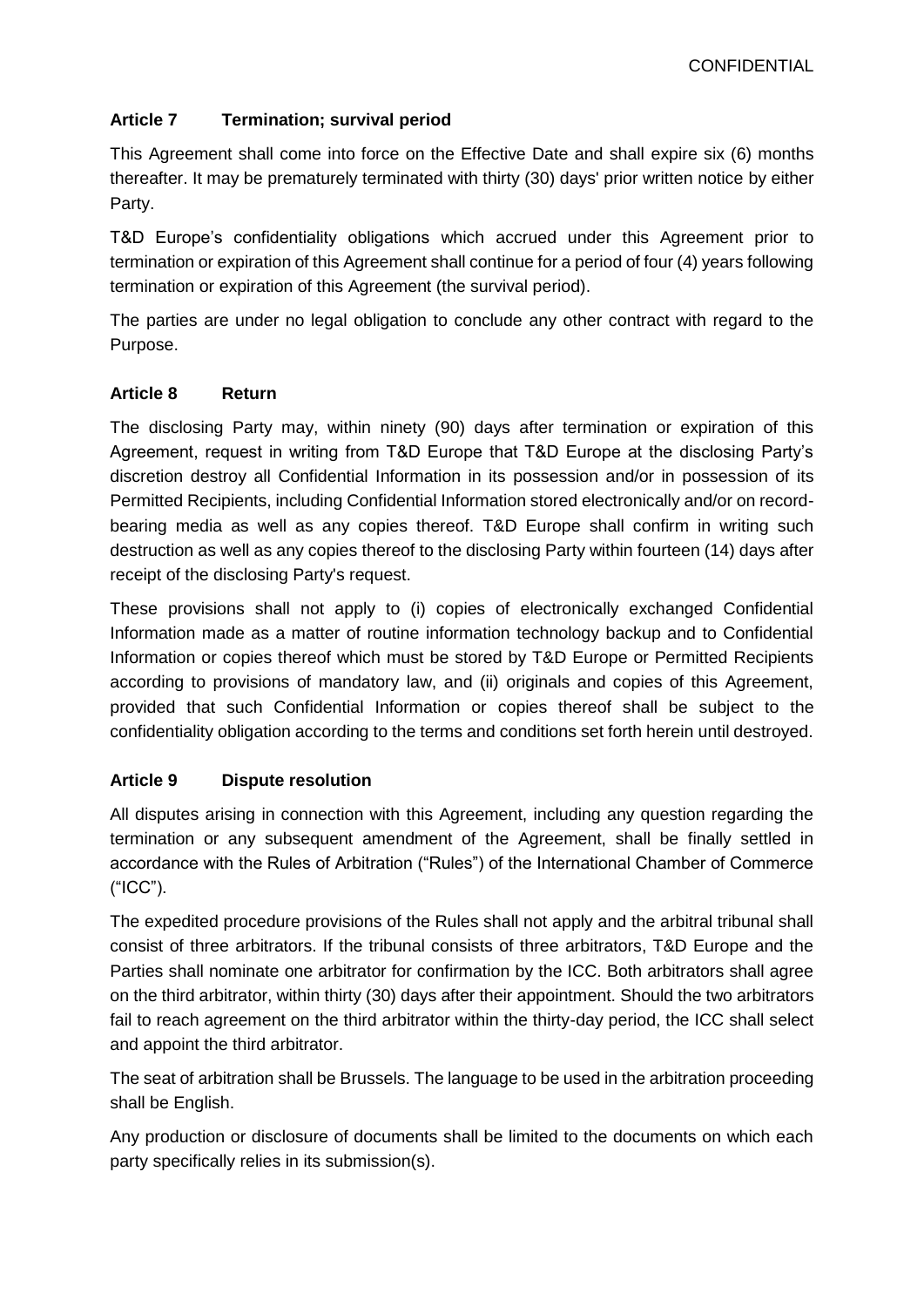Nothing in these sections shall limit the right of the parties to seek relief intended to preserve the status quo or interim measures in any court of competent jurisdiction or arbitral tribunal.

#### **Article 10 Governing law**

This Agreement shall be subject to the substantive law in force in Switzerland without reference to any of its conflict of law rules.

#### **Article 11 Assignment**

Neither this Agreement nor any rights and obligations under this Agreement may be assigned or delegated by either/any party without the prior written consent of the other parties.

#### **Article 12 Written form**

This Agreement may not be modified or amended except by written amendments duly executed by the parties. This requirement of written form can only be waived in writing.

# **Article 13 Export regulations**

Notwithstanding anything to the contrary within this Agreement, for all Confidential Information disclosed hereunder the parties shall comply with all applicable export control, customs and foreign trade regulations ("Foreign Trade Regulations") and the disclosing Party shall obtain all necessary export licenses. The disclosing Party shall advise T&D Europe in writing as early as possible, but not later than the date of disclosure of the Confidential Information, of any information and data needed by T&D Europe to comply with all applicable Foreign Trade Regulations, e.g. the export control list number or the Export Control Classification Number pursuant to the U.S. Commerce Control List (ECCN). Neither party shall be obligated to fulfill this Agreement if such fulfillment is prevented by any impediments arising out of national or international Foreign Trade Regulations or any embargoes or other sanctions.

#### **Article 14 Severance clause**

If provisions of this Agreement are, or should become entirely or partially invalid or unenforceable, this shall not affect the validity or enforceability of the remaining provisions. Instead of the invalid or unenforceable provision, a ruling shall be used, which, in so far as it is legally permissible, as closely as possible reflects the intentions of the parties concluding the Agreement.

# **Article 15 Third parties**

A person who is not a party to this Agreement may not enforce any of its terms.

Each party hereto has caused this Agreement to be executed by their duly authorized representatives on the dates specified below.